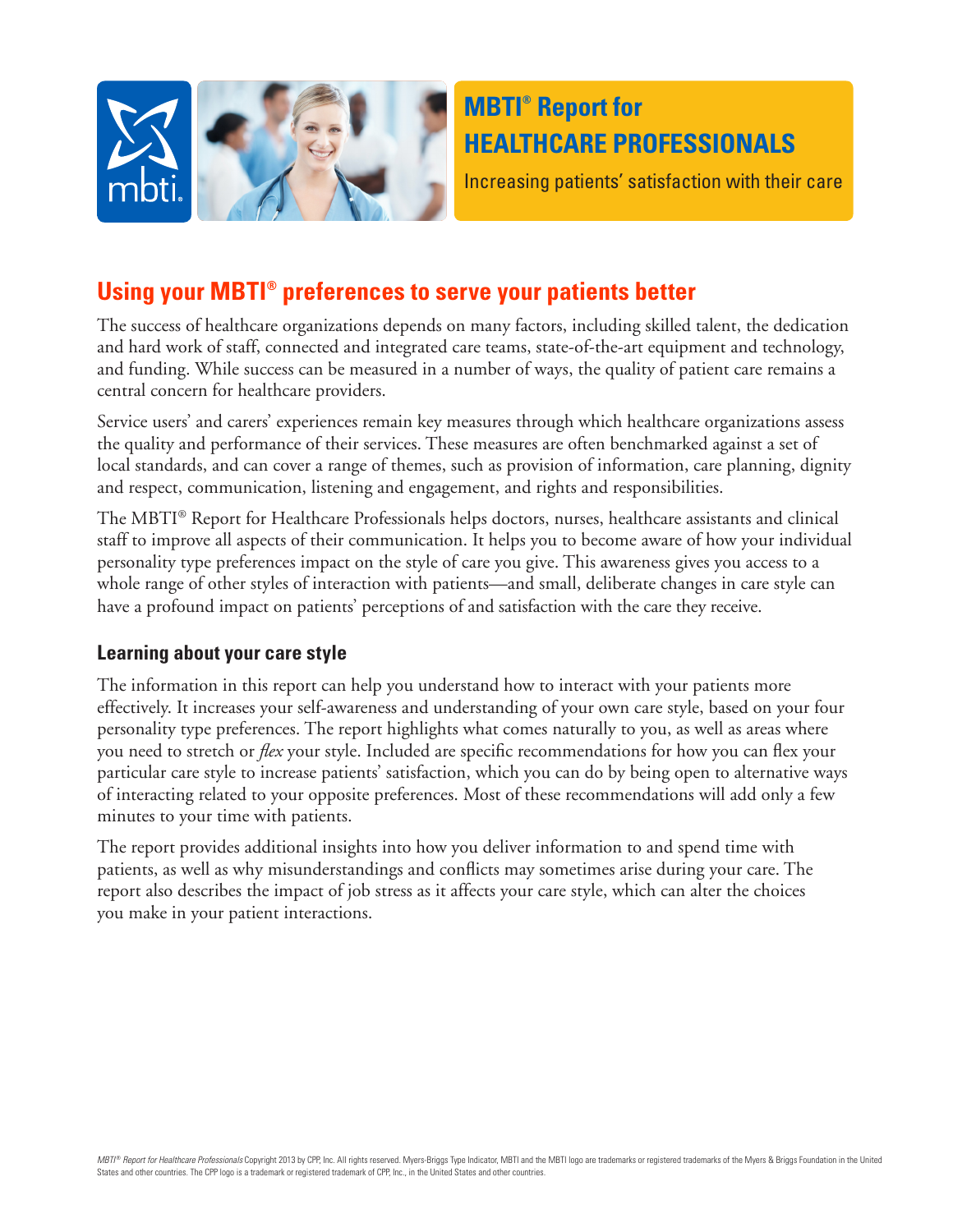

# **Your MBTI® type description: ENFP**

## **Key descriptors**

**The following key descriptors of ENFPs can help you understand the effect your care style has on your patients:**

- **•** Invested in the well-being of others
- **•** Flexible and accommodating
- **•** Contagiously enthusiastic
- **•** Relationship oriented
- **•** Wanting to please
- **•** Wanting to feel relevant
- **•** Positive and energetic
- **•** Curious about others
- **•** Warm and personable
- **•** Intuitive
- **•** Motivated
- **•** Able to multitask

## **Examining your preferences**

ENFPs express their preference for **Extraversion (E)** by reaching out to others as a way to get reenergized. They find that the time they spend with others is often rejuvenating and fun and gives them a sense of personal connection. Whether in a large group or in one-on-one situations, ENFPs want the opportunity to connect with people face-to-face.

For ENFPs the world is full of possibilities and promise, and they express their preference for **Intuition (N)** by innovating and sharing their idealism with others. When ENFP care providers are working with challenging patients, they try to devise alternatives to meet their needs and make them more comfortable. ENFPs' desire to imagine new possibilities makes them valuable and inspiring to both patients and colleagues.

Every decision that ENFPs make reflects their preference for **Feeling (F)**. Their primary consideration is always their values and how others will be affected by their decisions. Then they attempt to make as many people happy as possible to make the decision a win-win for all. When ENFP care providers consider patients' treatment, they keep the well-being of those patients top of mind.

Flexibility and variety are key elements of ENFPs' preference for **Perceiving (P)**. Other people notice that ENFPs can stay in the moment with them and "go with the flow" based on whatever is necessary. ENFP care providers' spontaneity and free-flowing nature help patients feel comfortable, and their attitude conveys that everything is going to work out just fine in the end.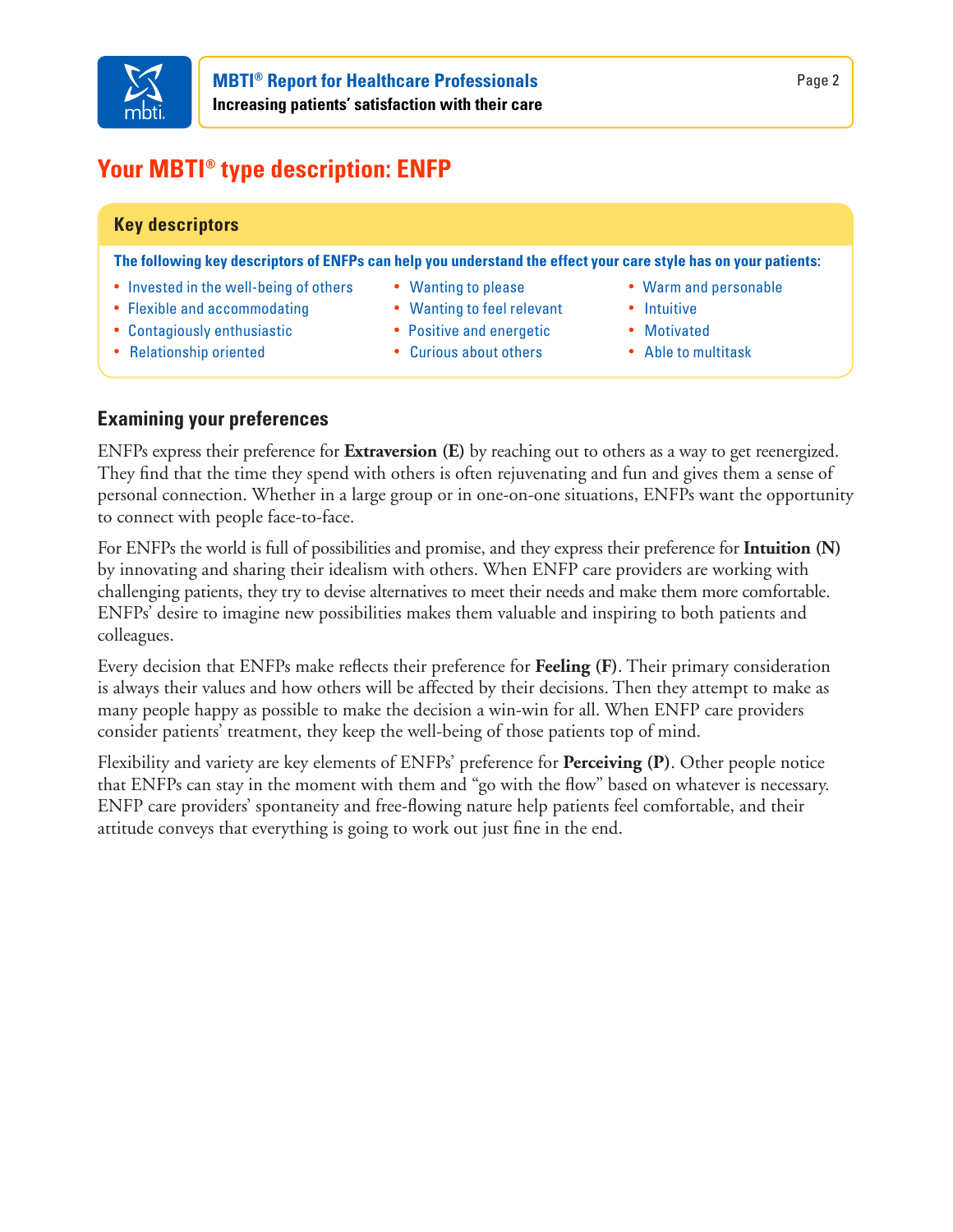

# **Making patients feel comfortable**

*Patient: "Do you care about me and about making me feel comfortable?"*

ENFP care providers demonstrate a desire to create relationships and connect with patients. They want to learn about their patients and instinctively care about their well-being. ENFPs are naturally warm and energetic, and they make an effort to help patients feel comfortable. Their bedside manner includes patience, flexibility, kindness, compassion and a sense of humor to help their patients get through difficult times. If it is within their power, they will do what it takes to help patients feel more comfortable—even as they are managing pain. ENFPs see patients first as people, treating them with courtesy and showing respect for their needs and concerns.

## *Challenges for ENFP care providers*

While personal connections are important to ENFPs, developing these connections takes time—which is often in short supply in a fast-paced hospital environment. The sort of time management required may not always be one of your strengths. Spending more time with each patient could potentially lead to extra hours for you and eventually to burnout. So be sure to pay attention to your workload, tasks and schedule as you take time to connect with your patients. Of course, the overarching concern of ENFPs is treating patients respectfully, regardless of any organizational or logistical limitations.

## **What you can do to show patients courtesy and respect**

Below are some of the attributes of your natural care style based on one of your four type preferences, along with suggestions on how you can increase your effectiveness by stretching, or *flexing,* that style.

## **Flexing your Feeling care style with the opposite preference: Thinking**

#### **Your natural care style: Feeling**

- You show authentic caring by listening carefully to patients' concerns and perspectives
- You understand that patients often feel scared and vulnerable, and that dignity and privacy matter to them
- You give patients the benefit of the doubt when they are upset or difficult to manage
- You show genuine concern by providing the small comforts that can make a difference, such as making sure patients get extra pillows, slippers or an appropriately sized gown
- You show patience when they don't understand what you're telling them

#### **Flex with the opposite preference: Thinking**

- Appeal to patients' sense of logic by explaining the rationale for treatment decisions
- Try to suspend assumptions until you have all the facts
- Give patients the freedom to understand things as they need to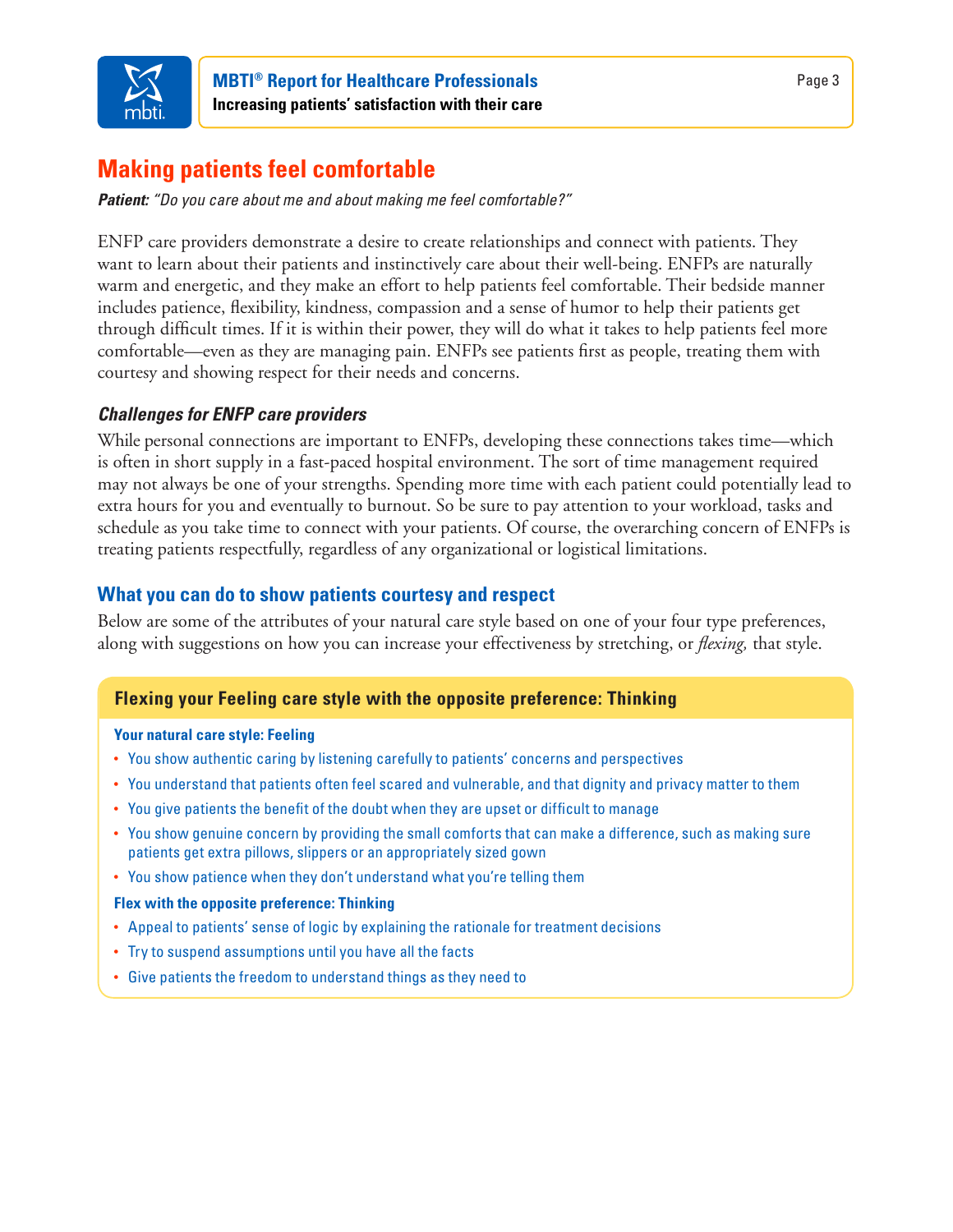

# **Helping patients understand the details of their care**

*Patient: "Can you help me understand what is happening to me?"*

ENFP care providers are diligent about connecting patients with resources. When patients need information, such as details about a treatment plan, ENFPs do their best to find it—or the person best qualified to—and make sure to deliver it. They respect patients' need to maintain their dignity even when they are feeling most vulnerable, so they work with integrity and patience as they highlight the information most needed to increase patients' peace of mind.

## *Challenges for ENFP care providers*

ENFPs tend to explain things in general terms and sometimes leave out details that matter to patients. When patients are scared, they sometimes want more details about their care than you have or are willing to give them; try to explain things as specifically as you can so that they have all the information they need. In addition, be sure to listen carefully to their questions and how they describe things as they understand them.

## **What you can do to help patients be better informed**

Below are some of the attributes of your natural care style based on two of your four type preferences, along with suggestions on how you can increase your effectiveness by stretching, or *flexing,* that style.

### **Flexing your Extraversion care style with the opposite preference: Introversion**

#### **Your natural care style: Extraversion**

- You tend to explain things directly and verbally rather than in writing
- You see educating your patients as a way to get them involved in their recovery
- You explain to patients what you are doing when performing a task or procedure, especially when making a change
- You accommodate patients' desire to talk through things related to their care

#### **Flex with the opposite preference: Introversion**

- Provide reading materials so that patients can learn more about their condition, and then check in to see if they have concerns (educating them first and then interacting, rather than the other way around)
- After explaining a procedure or other aspect of care, ask patients whether they have understood completely; make it clear that you will give them the time they need to process the information and formulate questions

## **Flexing your Feeling care style with the opposite preference: Thinking**

#### **Your natural care style: Feeling**

- You respond to patients who need extra attention with a desire to help
- You are invested in patients' improvement and their role in clinical care
- You consider the emotional impact of treatment on patients

#### **Flex with the opposite preferencee: Thinking**

- Display your competence and knowledge to help patients feel secure
- Emphasize clarity as you explain to patients what is happening to them and what is required of them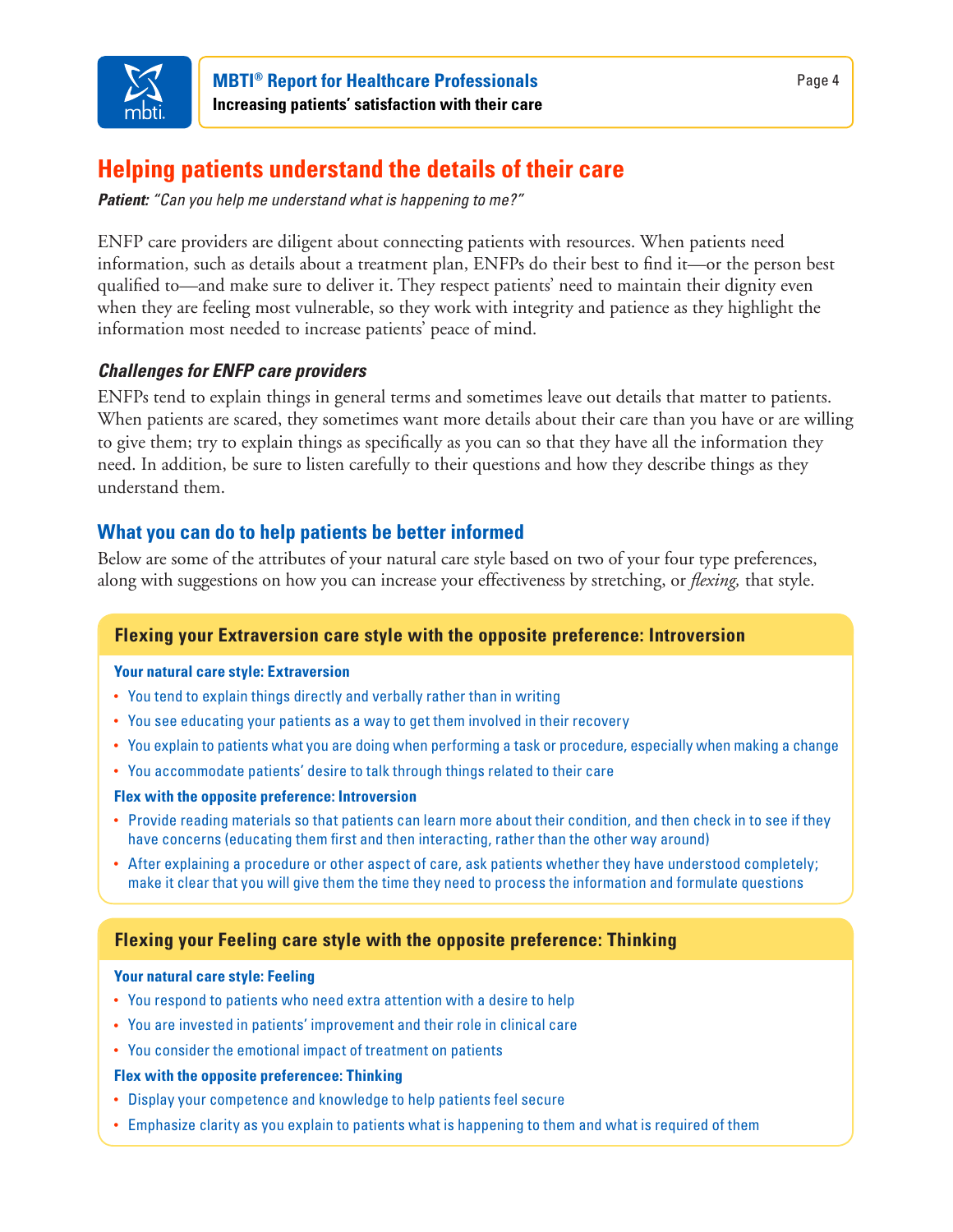

## **Assuring patients that their opinions about their care matter**

*Patient: "How much does my opinion matter in the care and treatment I receive?"*

ENFP care providers have a knack for making patients feel heard and significant; they are good at reflective listening—mirroring patients' sentiments—and help them feel at ease in areas they are unsure about. They take the time to listen to and engage in conversation with patients so they feel important. ENFPs naturally strive to meet patients' needs with creativity and flexibility, and learn most about patients' needs by listening to their concerns, especially in response to explanations of what is involved in their treatment.

## *Challenges for ENFP care providers*

Sometimes ENFPs are so enthusiastic they can't wait to share their thoughts and ideas, causing them to interrupt patients as they are sharing their feelings or concerns. Before you jump into a discussion and provide options, first make sure you are fully hearing and understanding patients' needs. Also, you want to give patients what they want and help them feel better, but you may not have the final say in terms of protocol or sequence of care. Make sure you are not trying to appease patients only to have to later change what they have come to expect. Verify the treatment plan before sharing it with patients and explain that sometimes unexpected complications arise can cause it to change.

## **What you can do to show patients you are listening to them**

Below are some of the attributes of your natural care style based on two of your four type preferences, along with suggestions on how you can increase your effectiveness by stretching, or *flexing,* that style.

## **Flexing your Extraversion care style with the opposite preference: Introversion**

#### **Your natural care style: Extraversion**

- You believe that progress with patients is accomplished best through conversation and back-and-forth dialogue
- You remember to reiterate what patients say so they feel listened to and validated
- You take it upon yourself to make sure other members of the care team understand patients' concerns

### **Flex with the opposite preference: Introversion**

- Give patients time to fully express their thoughts; be careful not to interrupt them
- Slow down when it seems that patients do not understand what you're saying
- Acknowledge patients' comments nonverbally on occasion (e.g., with head nods, eye contact, etc.)

## **Flexing your Intuition care style with the opposite preference: Sensing**

#### **Your natural care style: Intuition**

- You understand the nuances and significance of patients' concerns
- You look for the larger meaning and import of patients' statements before responding
- You suggest ideas or alternatives for creating a plan

#### **Flex with the opposite preference: Sensing**

- Listen for both specific and general concerns to address
- Extract keywords from patients' statements to help identify issues requiring attention
- Observe patients' manner of communicating to better understand how to get more information from them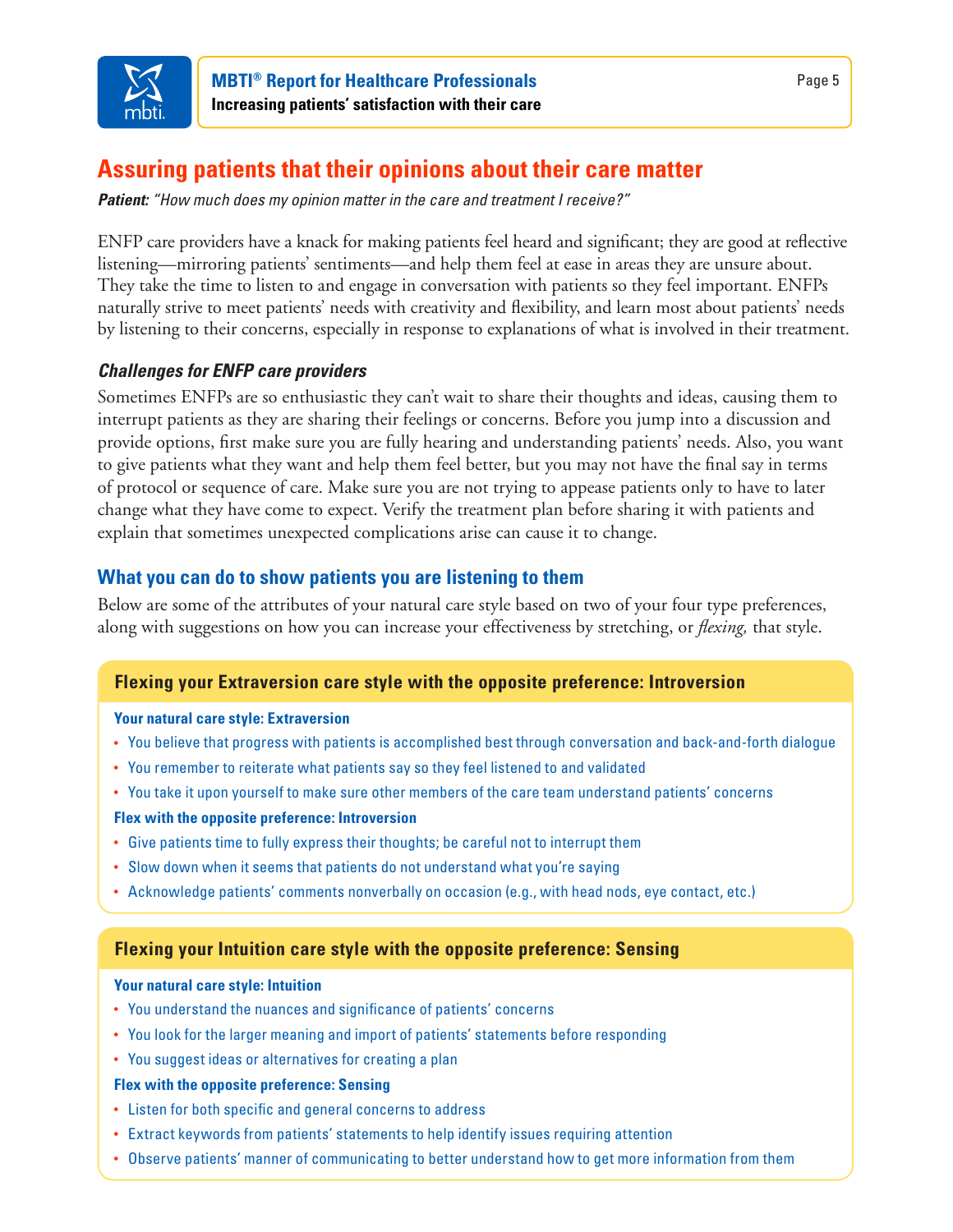

## **Being responsive to patients' needs**

*Patient: "Will you make an effort to honor my requests?"*

ENFP care providers are capable of changing course quickly when necessary. Even while in the middle of performing an unrelated task, in the service of patients they feel comfortable shifting their focus to accommodate their needs. ENFPs are known for their agility and flexibility, which makes them well suited for dealing with unpredictable complications and patient concerns. Many patient ratings concerning quality of care are related to their perception of your response to their pain management requests, so it becomes very important for you to pay attention to your care style as it relates to responsiveness.

## *Challenges for ENFP care providers*

Care providers always try to give patients what they need. ENFPs, however, can sometimes get distracted and forget to follow through on a request due to their spontaneous nature, which can manifest in their being drawn to a variety of other tasks and ideas. Make sure you return to a task and complete it as soon as possible in order to tie up any loose ends. Clearly, the nature of clinical care is not always conducive to consistent and immediate follow-through, but use your flexibility to complete tasks in the moments when that is possible. Patients value a quick response to their needs, and you may have to speed things up a bit to make sure you address their concerns adequately.

## **What you can do to create a supportive environment**

Below are some of the attributes of your natural care style based on one of your four type preferences, along with suggestions on how you can increase your effectiveness by stretching, or *flexing,* that style.

### **Flexing your Extraversion care style with the opposite preference: Introversion**

#### **Your natural care style: Extraversion**

- You are comfortable discussing patients' condition and treatment compassionately and openly
- You spend time with patients who seem to want someone to talk to
- You involve patients' family in advocating for them and increasing support for them

#### **Flex with the opposite preference: Introversion**

- Appreciate patients' need for a quiet space that provides solitude
- Apologize when constant interruptions (e.g., checking blood pressure and other vital signs) are necessary
- Remember that discretion can be very important—not all patients will appreciate your having frank conversations with colleagues about their condition in their presence or want to hear about other patients
- Follow a "do not disturb" policy when possible; you may not be aware that your effusiveness can seem intrusive to some patients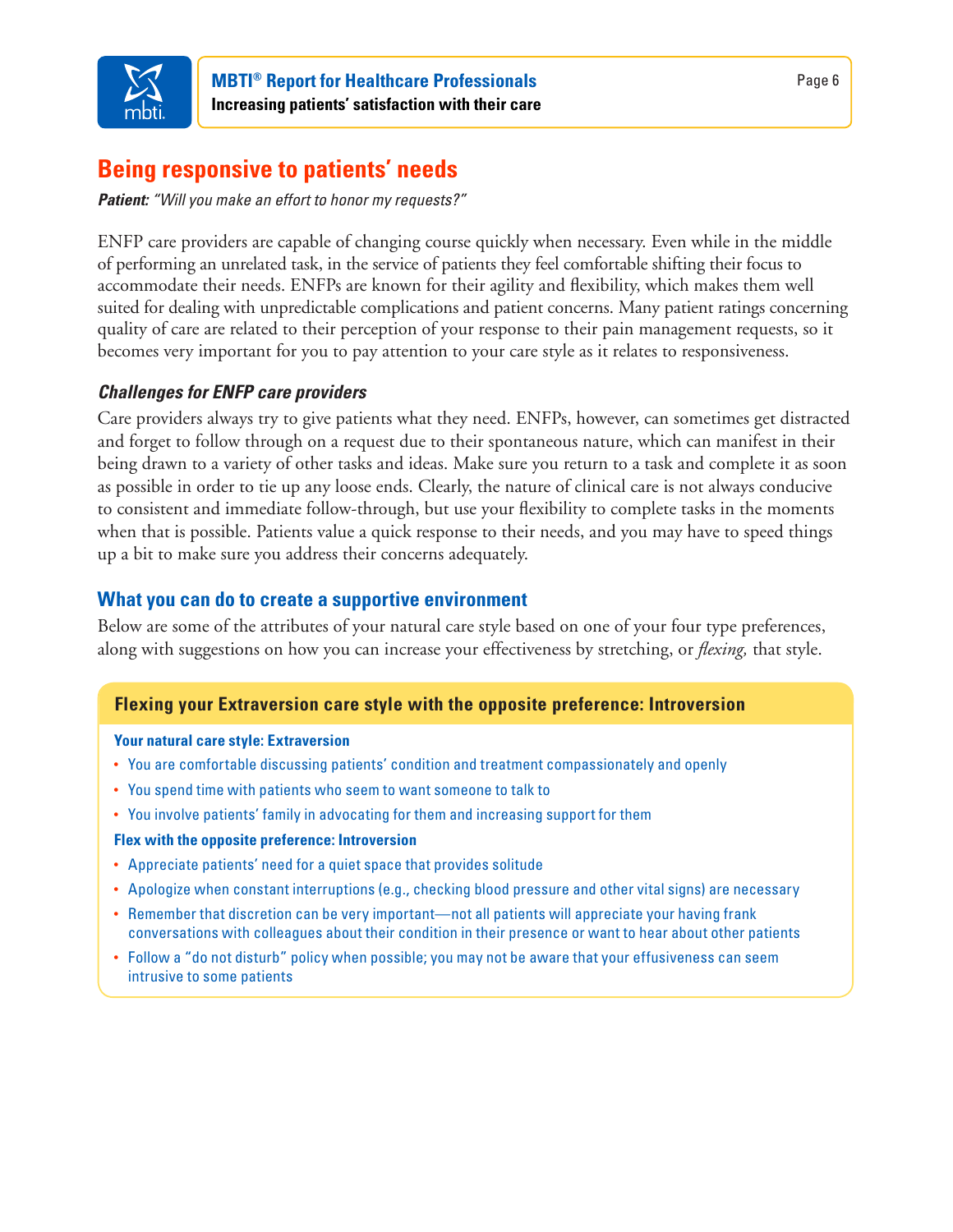

## **MBTI® Report for Healthcare Professionals Increasing patients' satisfaction with their care**

## **What you can do to help patients manage pain**

Below are some of the attributes of your natural care style based on one of your four type preferences, along with suggestions on how you can increase your effectiveness by stretching, or *flexing,* that style.

## **Flexing your Feeling care style with the opposite preference: Thinking**

#### **Your natural care style: Feeling**

- You show concern for patients' comfort
- You invest in learning about patients' attitude toward their pain
- You focus on the best aspects of patients and empathize with their struggles
- You are patient when dealing with their chronic pain issues
- **Flex with the opposite preference: Thinking**
- Encourage patients to develop a "mind over matter" mentality
- Prepare patients for the kind of pain they can expect to experience and then move on

## **What you can do to help patients manage the side effects of treatment**

Below are some of the attributes of your natural care style based on one of your four type preferences, along with suggestions on how you can increase your effectiveness by stretching, or *flexing,* that style.

## **Flexing your Feeling care style with the opposite preference: Thinking**

#### **Your natural care style: Feeling**

- You aim to help minimize patients' discomfort
- You honor patients' values in making decisions about medication
- You consider the impact of side effects on patients' quality of life

#### **Flex with the opposite preference: Thinking**

- Encourage patients to weigh the positives of the treatment against its subsequent side effects
- Try to get them to consider the potential negative consequences of *not* taking their medication
- Respect patients' decision to manage their choices concerning medication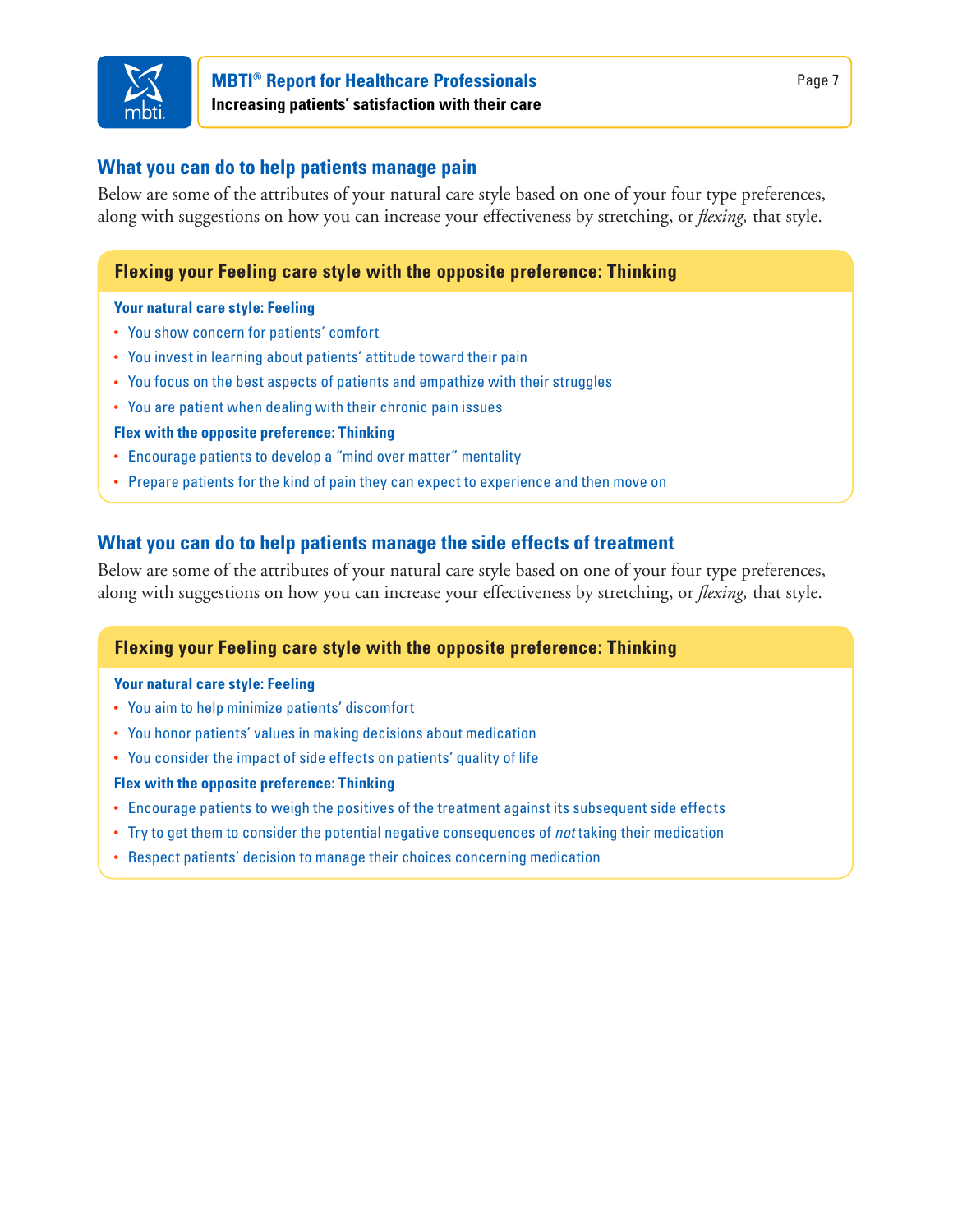

# **Educating patients about their condition and making healthy choices**

*Patient: "Can you teach me how to improve my health?"*

Some people end up needing medical care due to a lack of education about making better health choices. ENFP care providers are good at educating patients about how to improve their health. They are able to consider multiple options that align with individual patients' values through conversations in which they consider their perspective. ENFPs empathize with and show compassion for patients' fears and concerns and provide motivation by teaming up with them to address the challenges they face. ENFPs are comfortable taking time with patients to make sure they know what they need to do to improve their condition.

## *Challenges for ENFP care providers*

ENFPs don't like to give patients bad news or "tough love." So when patients are noncompliant or not willing to make a significant change in the service of their health (e.g., quit smoking), you may not be stern enough about why the change is essential. You would rather offer support than make patients feel bad about an unhealthy behavior. Ultimately this can be a disservice as it relates to patients' care. Use your empathetic nature to provide honest feedback that will make the difference in your patients' attitudes and decisions.

## **What you can do to explain medical issues appropriately**

Below are some of the attributes of your natural care style based on one of your four type preferences, along with suggestions on how you can increase your effectiveness by stretching, or *flexing,* that style.

## **Flexing your Extraversion care style with the opposite preference: Introversion**

### **Your natural care style: Extraversion**

- You build on questions by continuing the dialogue
- You ask questions to address areas of confusion or doubt
- You assume that patients can and will articulate their concerns

### **Flex with the opposite preference: Introversion**

- Try not to overwhelm patients with too much information, and give them the time they need to process it
- Think through the ramifications of sharing pertinent information first before relaying it to patients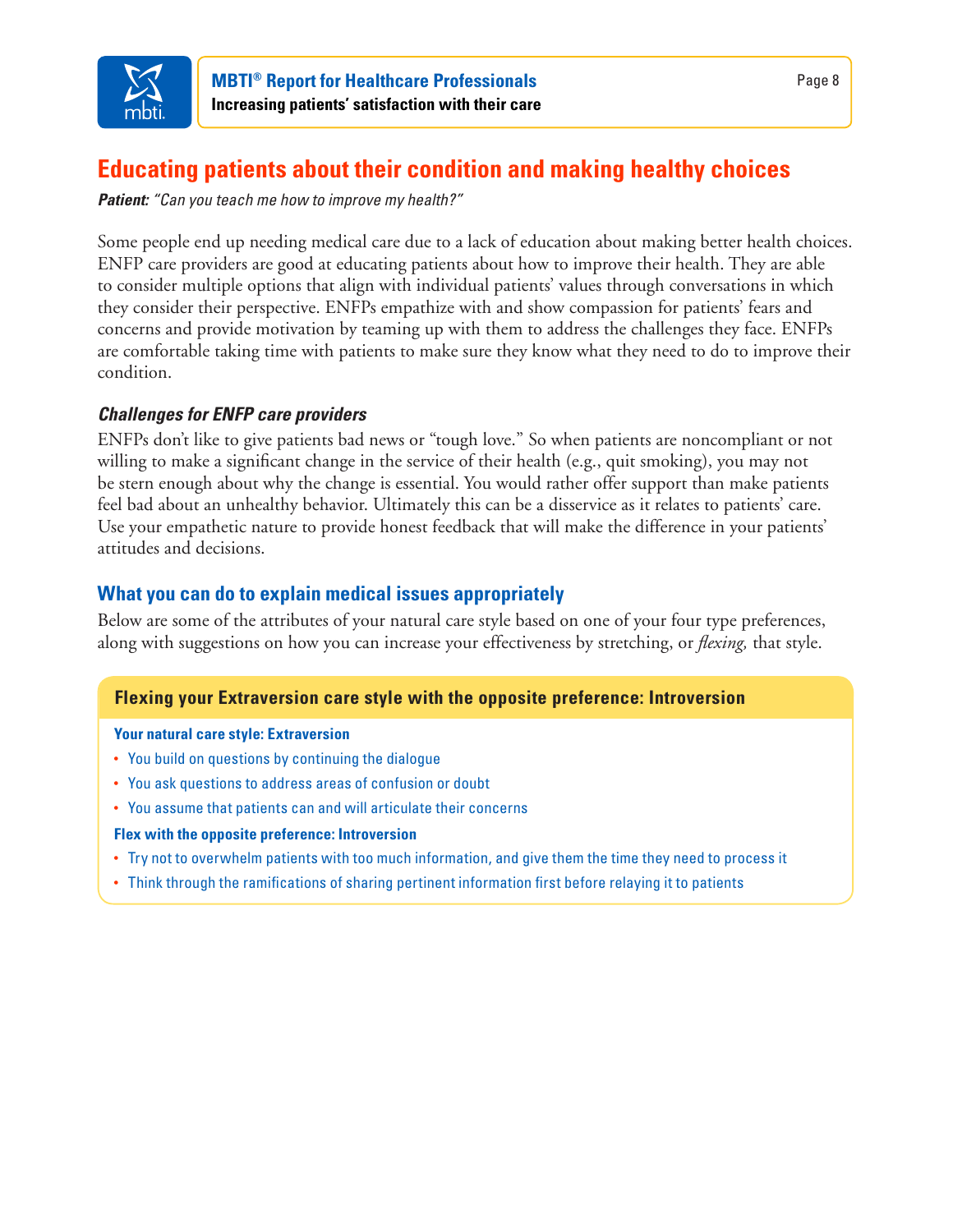

## **MBTI® Report for Healthcare Professionals Increasing patients' satisfaction with their care**

## **What you can do to facilitate patients' post-hospital transition**

Below are some of the attributes of your natural care style based on two of your four type preferences, along with suggestions on how you can increase your effectiveness by stretching, or *flexing,* that style.

## **Flexing your Feeling care style with the opposite preference: Thinking**

#### **Your natural care style: Feeling**

- You want to know who will be involved in patients' transition back home
- You offer options for quality assistance and follow-up care based on patients' relationships with their family and friends
- You try to enlist family and friends to keep patients' morale up and mood positive

#### **Flex with the opposite preference: Thinking**

- Work proactively to avoid patients' rehospitalization by providing maximum education about their care and symptoms to look out for
- Emphasize and convince patients that by complying with treatment they will improve their condition
- Follow up with patients to assess symptoms and check improvements

## **Flexing your Perceiving care style with the opposite preference: Judging**

#### **Your natural care style: Perceiving**

- You like to share stories about people who have had related concerns or symptoms and experienced a positive outcome
- You explain to patients the need to monitor their condition and check in if things change
- You challenge patients to grow from their experience and make changes

#### **Flex with the opposite preference: Judging**

- Describe next steps and phases of recovery in the treatment plan
- Connect patients with external resources that will prepare them for managing setbacks
- Anticipate complications and instruct patients on what to do if certain symptoms persist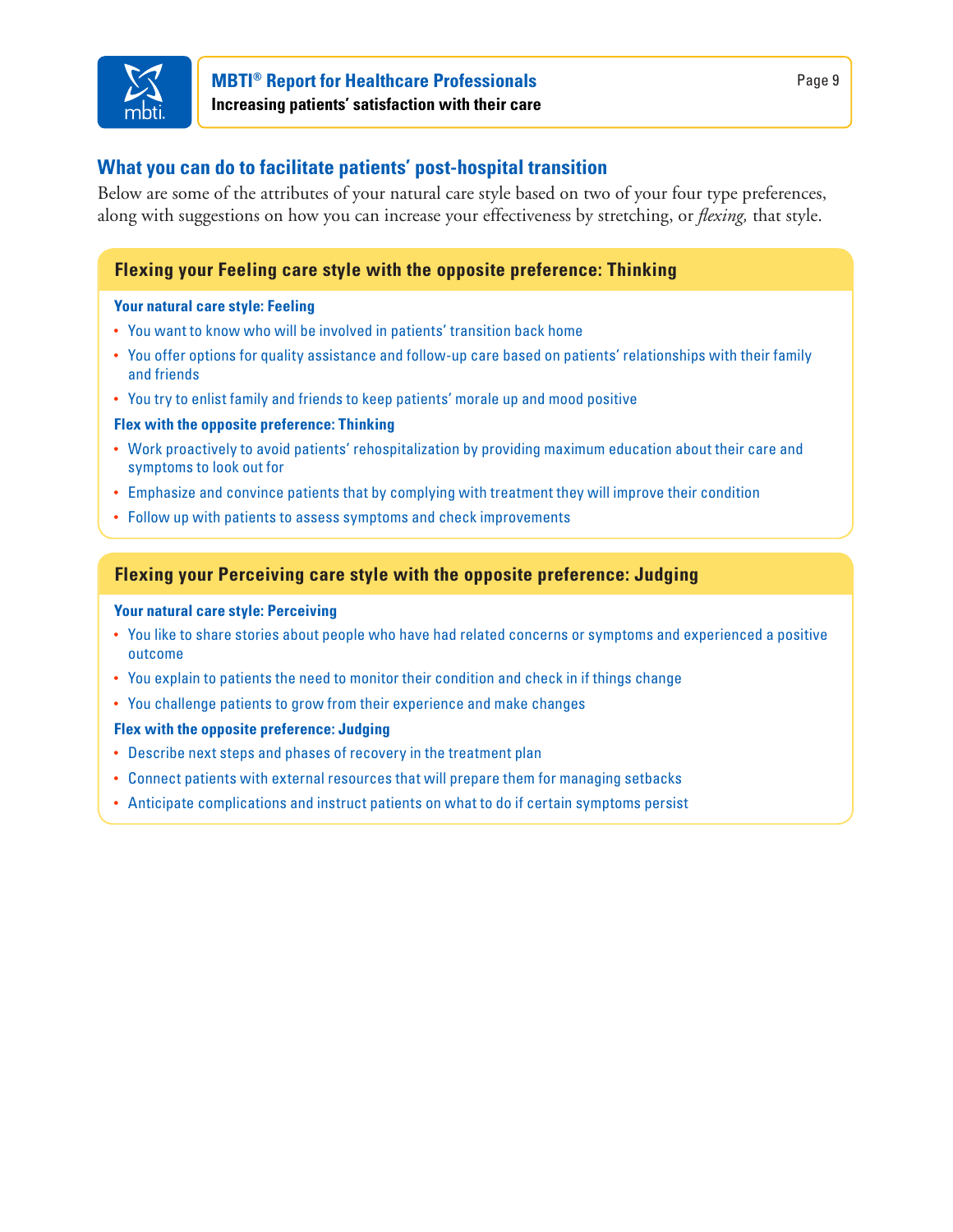

## **Some tactical recommendations**

Patients judge the care they receive by the amount of time they have to wait and how much time you spend with them once you enter the room. To maximize your efforts with patients, in the first 60 seconds

- • Introduce yourself
- Ask patients how they are feeling
- Ask them whether they have any questions
- Ask them whether they have everything they need
- Ask them how you can make them more comfortable
- Explain to them what happens next in their treatment

Leverage your natural talent for connecting with people to provide high-quality, productive care that leaves patients satisfied. Consider a few behaviors you want to develop and practice them in situations or with patients where they will have the most impact. Then you can achieve the results you want and ultimately help patients feel good about their care.